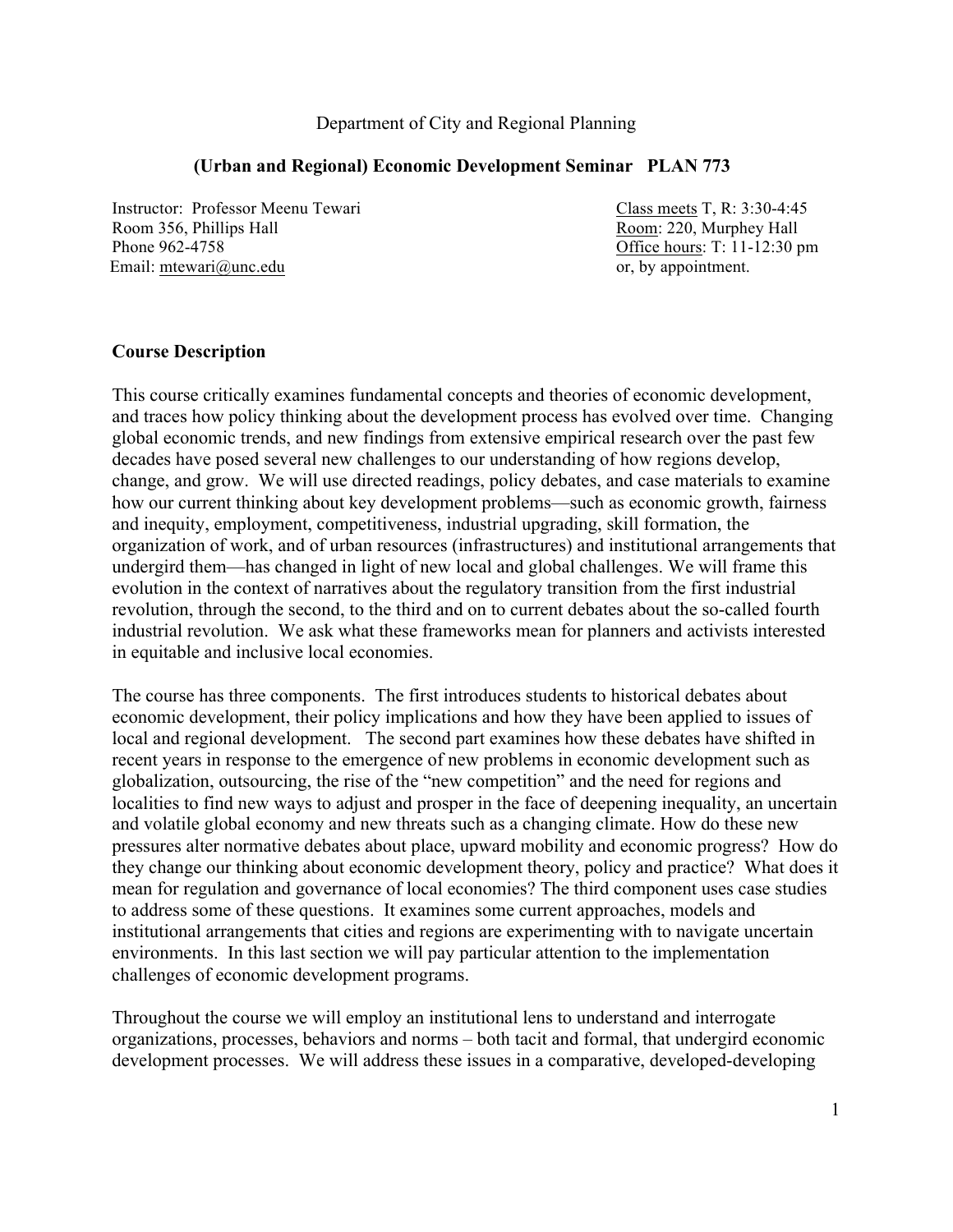country context, drawing on case material from North America, Latin America, Asia, Africa and Europe.

Interwoven with the second and third modules of the course are opportunities to hear from and engage in discussion with visiting researchers and development practitioners.

## **Course Objectives**

The core objective of the course is to help students gain a clear understanding of the prominent theories of economic development and how they have evolved over time, and with what consequences for policy and development outcomes on the ground. More importantly, the goal of the course is to help peel way the layers of orthodox economic development theories to shine a light on the assumptions that undergird them, as well as understand the inner, often hidden, workings of economic development projects and processes. We will ask: what works well and why, what does not work and why not, in order to move beyond binaries of good vs. bad performance, bottom up vs. top down development, centralized vs. decentralized development, states vs. markets. Instead, we will develop tools to build frameworks that help us understand development as a more malleable and contingent process, with multiple, often contradictory, facets. Focusing on the conditions under which particular theoretical propositions hold (or not) allows us to move away from homogenizing, general theoretical accounts to ground theoretical insights in reflective and grounded practice. It helps us better understand the institutional forces that may contribute to broad based, locally rooted, inclusive and resilient development; and why this happens more readily in some places, and times and not others.

By the end of the course students will be able to:

**identify** and **compare** prominent theories of economic development;

describe how these theories have evolved over time;

**understand** the consequences of these theories for policy and development outcomes; and **identify** parameters and conditions under which theoretical propositions hold or not in concrete, real world settings; and together, take a step towards reflective practice.

## **Course Organization**

The course will be taught as a seminar, and high levels of class participation are required. After an initial lecture-based stage-setting, the course will proceed in discussion format. Discussion will be centered around drawing out connections between theory and practice through case examples. Student groups will lead discussion in the second half of class, elaborating, clarifying, critiquing, and applying the theories discussed in class to concrete, contemporary development problems and issues.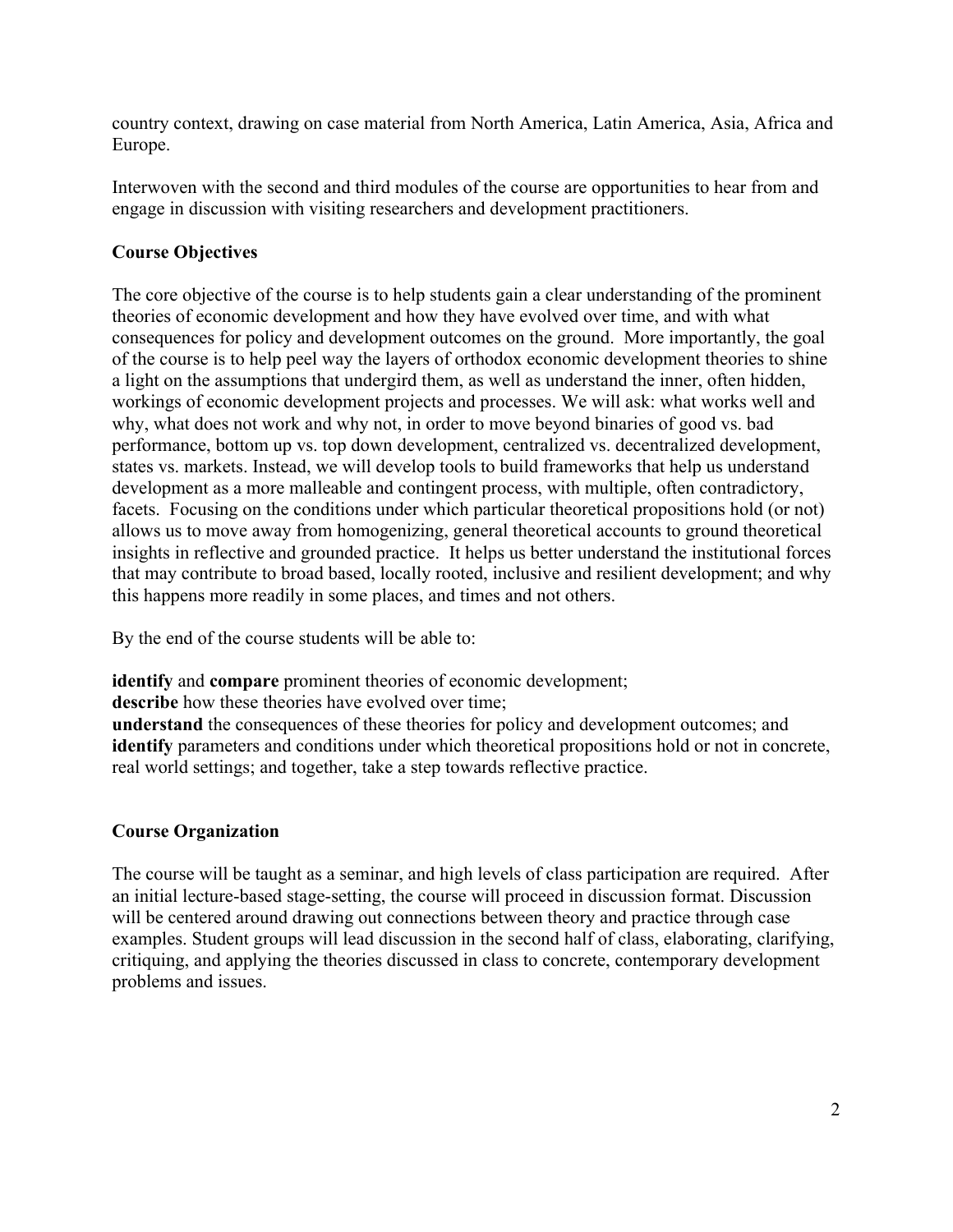Required readings will be posted on Sakai and are available for downloading. Specific readings may be distributed in class.

### **Please note that I reserve the right to add readings or change some of them as I get to know you and your interests better, or come across relevant material.**

## **Course Requirements**

I expect respectful exchange in class and everyone's full participation. Students are expected to come to class prepared, having done the assigned readings and ready to actively participate in class discussions. I expect all discussions to be respectful and generative, where we give everyone the room to speak and consider differences in opinions as adding new dimensions to our understanding of issues.

## **Attendance**

The class is a seminar, and it will will require everyone's presence to function successfully. Please let me ahead of time if you have an extenuating reason for not attending class. Unless there is a documented emergency, all *unexcused absences will result in a full letter grade reduction.*

Course grades will be based on the following**:**

### **Assignment Description**

**Active participation in class discussions** involves coming to class prepared to ask good questions and present considered responses to questions raised by others in class. Active participation is a requirement **(15% of the grade)**

- **Assignment 1**: Ethnography of Development: Analyzing hidden success or an implementation puzzle. You will conduct an interview with planners (or one planner) in a development organization of their choice to understand economic development processes or implementation surprises. The goal of the exercise is to learn interviewing skills and to understand how development processes actually work on the ground, how 'theory' translates into practice and why projects work well sometimes, and not at other times. I can provide you a list of local organizations to begin, but you are free to chose your own. You will present their synthetic findings in a 5-6 page (double-spaced) essay and share your key findings with the class orally in a short presentation. This assignment carries **20% of the grade and is due on 10/8.**
- Assignment 2: Short (2-4 paragraph) reflections on any 5 class-sessions should be posted on the Sakai Forum section by the *evening before class* (latest 6pm) that you choose to write about. You should choose sessions *other than* the ones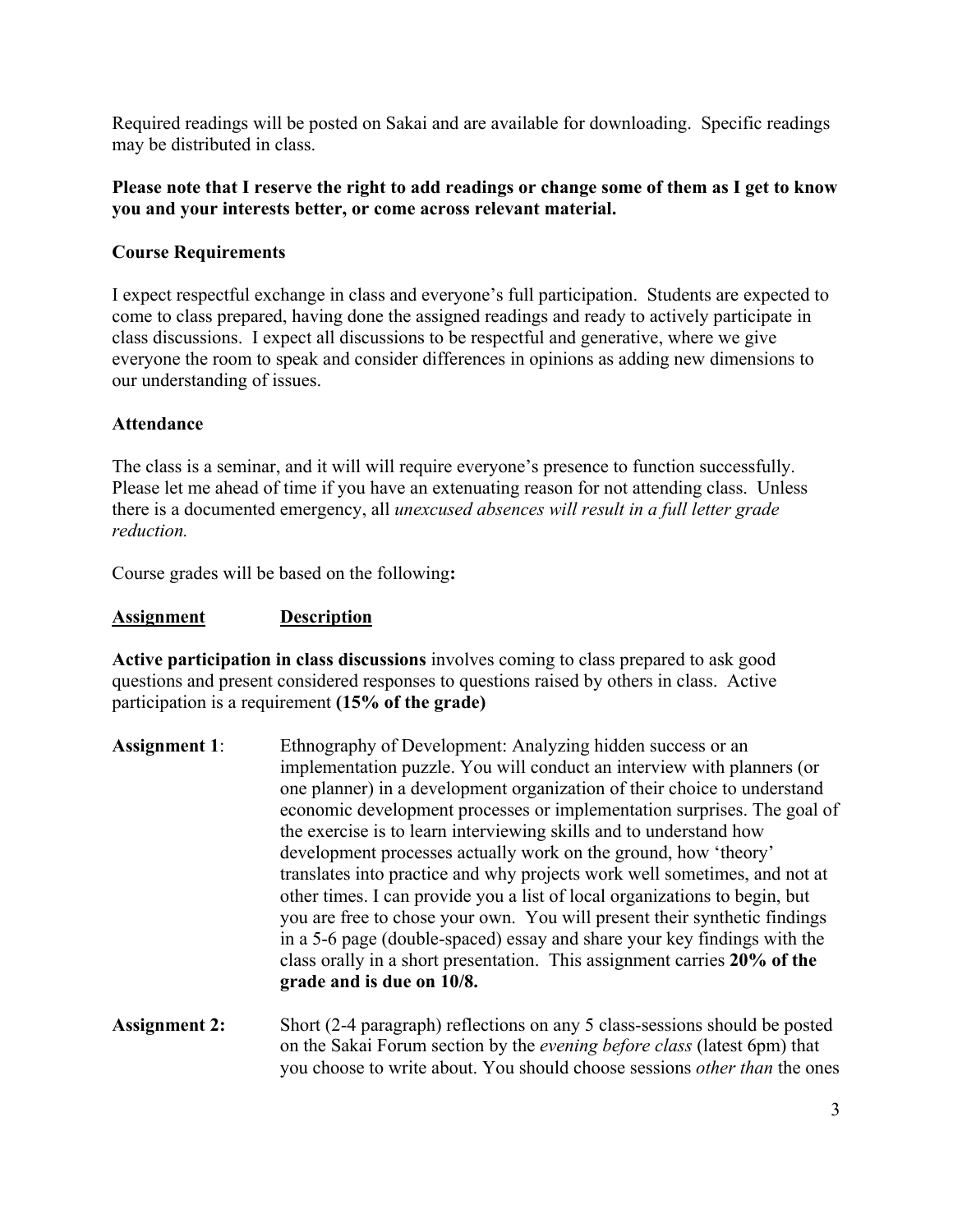you are leading discussion on. **15% of the grade.** I will read the reflections and may provide brief remarks, but they will not be graded. You earn the full 15% simply by submitting them all.

- **Assignment 3**: All students are expected to leading class discussion for at least one class session on a topic selected from a list I will circulate in the second week of class. Leading class discussion involves making a 20-25 minute long presentation on the pre-selected topic, and bringing in relevant case study examples to share with the class. You will also be responsible for circulating discussion questions prior to class and leading discussion for the rest of that session, and for bringing a one page handout to class. **20% of the grade.**
- Assignment 4: Final Assignment. A 10-15 page, double spaced case-based paper that either builds on the implementation surprise reported on in the ethnography of development interview, or any other example of an economic development innovation, dilemma, puzzle or success in a specific planning context. You can opt to work in groups of two on the paper, or work individually. **The final paper and presentation together account for 30% of the grade.** *The presentation will take place in class on 11/26 and 12/3, and the final paper is due by 12/5.* Peer evaluations will contribute towards 5% of the grade for this assignment.

## **Weights:**

- 1. Active participation in class discussions……………15% of the grade
- 2. Leading one discussion session………………………20% (including 5% peer evaluation)
- 3. Ethnography of Development (an interview based class project – 6 double spaced pages)..........20%
- 4. Short reflections on any 5 class sessions to be posted on Sakai………….15%
- 5. Final Paper/Case Study……………………………………………………30%

## **The UNC Honor Code applies**: https://studentconduct.unc.edu/faculty/honor-syllabus All your work must be properly referenced. You must provide citations for all ideas that are not your own. Plagiarism will not be tolerated in any form.

**Late assignments** will be marked down by a half letter grade unless there is a documented emergency.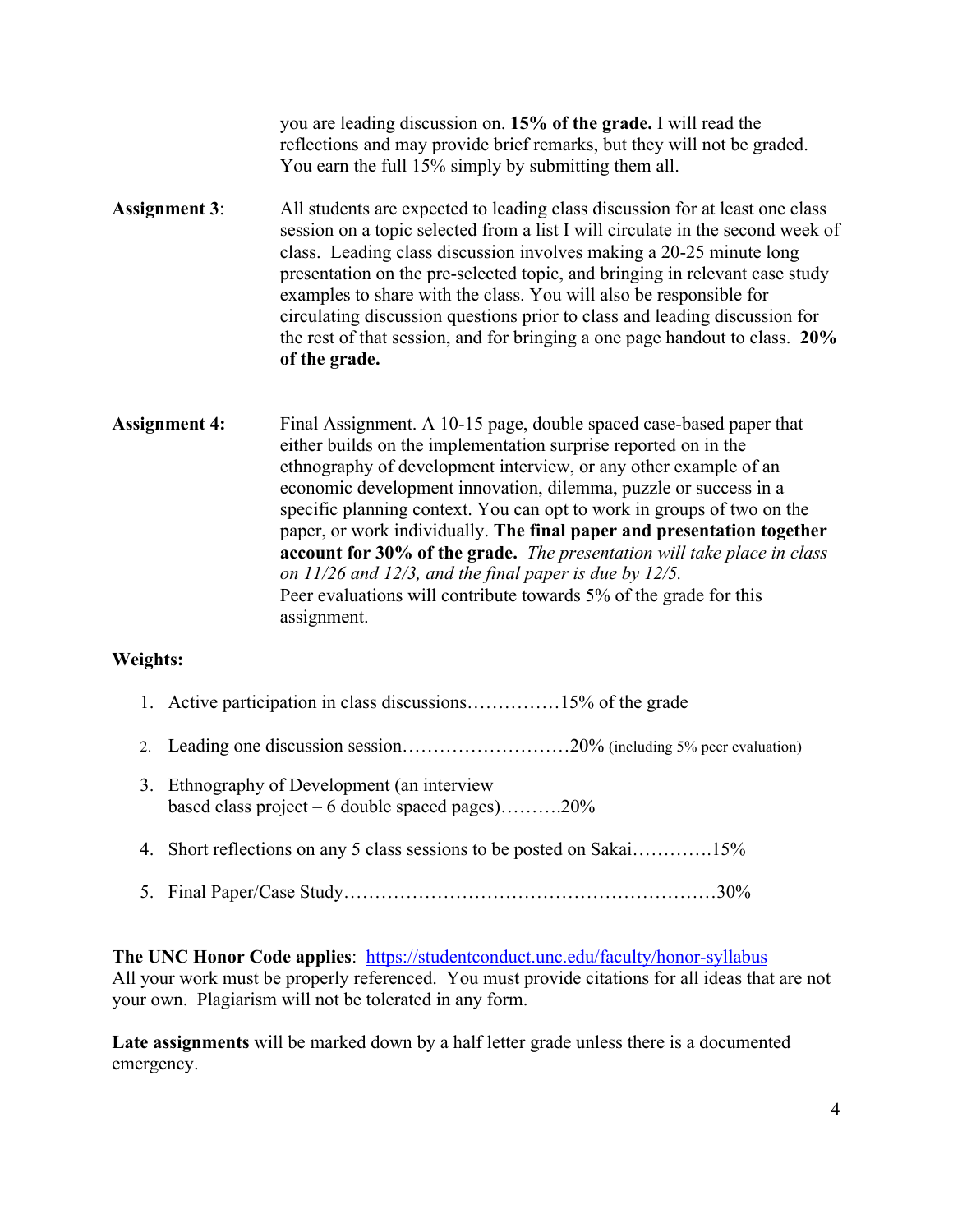#### Guest Speakers

We will be inviting guest speakers to the class. You are invited to suggest names of potential speakers whom you would like to hear. Speakers may be economic development professionals, academic researchers, policy makers, or others with applied knowledge of the field.

#### **Course Outline**

- 1. 8/20 (T): Introduction and Overview
- 2. 8/22 (R): Local Economic Development: Goals of Development, Means and Ends, Economic Development versus Economic Growth.

#### **Module 1a: Institutions of the First Industrial Revolution and its Spatial and Policy Implications**

- 3. 8/27 (T): Efficiency, Specialization and the Division of Labor
- 4. 8/29 (R): Structural Transformation and Modernization: Linear, homogenizing or disruptive?
- 5. 9/3 (T): Regional Development: Economic Base Models
- 6. 9/5 (R): Location Theory urban economics and the structure of cities Metropolitization *(Guest Lecture, Professor Yan Song, TBC)*
- 7. 9/10 (T): Growth Poles, Balanced and Unbalanced Growth, linkages, Spread and Backwash **Effects**
- 8. 9/12 (R): Dualism and Segmentation -- Institutions of Fordism

#### **Module 2: The Second Industrial Divide: Industrialization, De-Industrialization and the Rise of the Networked Economy**

- 9. 9/17: (T): Deindustrialization and Industrial Restructuring
- 10. 9/19: (R): Transformation of Work: Low Road vs High Performance Work Systems

#### **Module 2: Processes, Mechanisms, Organizations, Norms and Networks: Complicating the Received Wisdom**

- 11. 9/24 (T): Clusters, Agglomeration Economies and Local Resilience
- 12. 9/26 (R): Global Value Chains
- 13. 10/1 (T): Creative Class and Creative Cities Redevelopment or Displacement?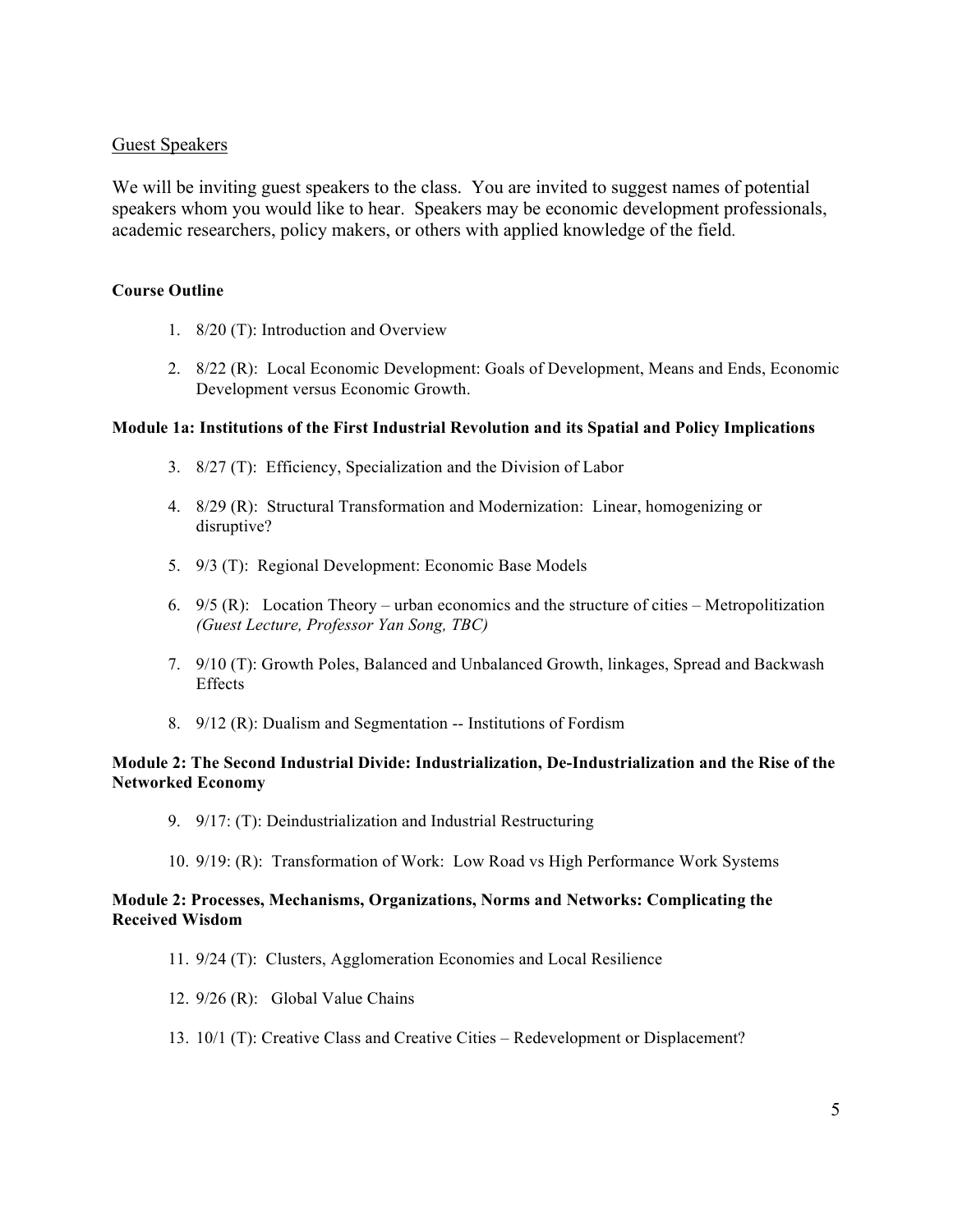- 14. 10/3 (R): The New Informalities
- 15. 10/8 (T): Class Presentations (Ethnographies of Development)
- 16. 10/10 (R): Protecting Local Jobs and the Retention of Land for Urban Manufacturing
- 17. 10/15 (T): Innovation Districts and Entrepreneurship *Guest Lecture by Dr. Henry McKoy*
- 18. 10/17 (R): FALL BREAK NO CLASS

#### **Module 2b: The Third Industrial Revolution?**

19. 10/22 (T): The Renewables Revolution and the Rise of the Green Economy

#### **Module 2c: The Emergent Institutions of the Fourth Industrial Revolution?**

- *20.* 10/24: (R): Maker Spaces and the Gig Economy –*Guest Lecture – Professor Noah Kittner (TBC)*
- 21. 10/29 (T): Recombinant Spaces: The Interpenetration of Rural and Urban Economies and of Processes of Production and Social Reproduction
- *22.* 10/31 (R): Economic Resilience in the Shadow of a Changing Climate *- Guest Lecture, Professor Miyuko Hino*

#### **Module 3: Implementation – Tacit Dimensions of Change: The Role of Government, Civic Actors and Environments**

- 23. 11/5 (T): Collaboration, Cooperation and Collective Action
- 24. 11/7 (R): Social Networks and Social Capital
- 25. 11/12 (T): Bureaucracy, Regulation, and Front Line Workers
- 26. 11/14 (R): Coordination Redundancy and Overlap: Pragmatist Insights about What Works
- 27. 11/19 (T): Participation, Decentralization and Partnerships
- 28. 11/21 (R): The Influence of the Environment, Technology and Nature of the Task
- *29.* 11/26 (T): Class Presentations
- 30. 11/28: THANKSGIVING NO CLASS
- 31. 12/3: Class presentations

#### **Class Schedule and Readings**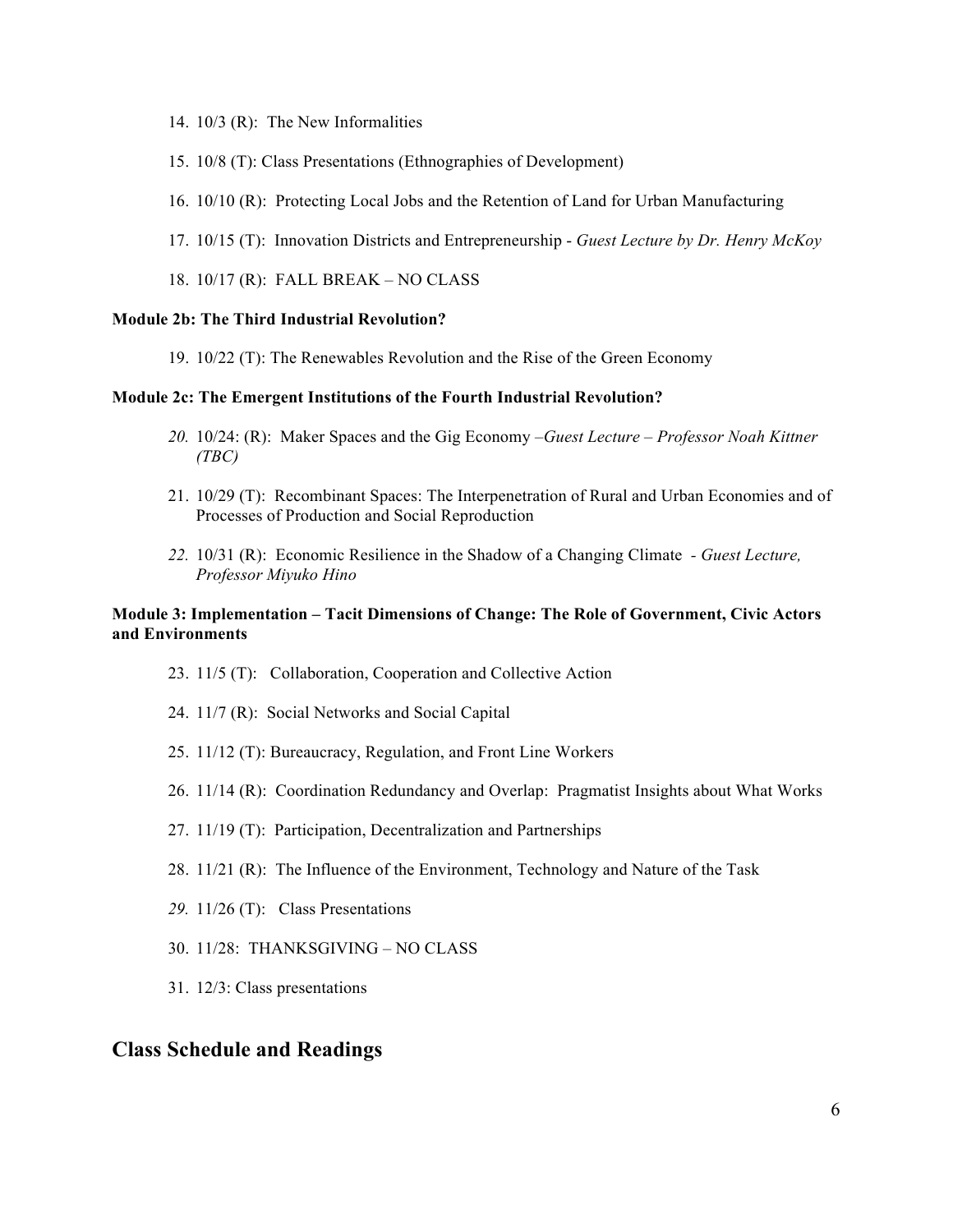# **Introduction**

## **8/20 (T): Introduction and overview**

Davidson, Adam. 2012.. Why are some countries rich and others poor? http://www.npr.org/sections/money/2012/03/16/148680705/why-are-some-countries-rich-and-others-poor

# **8/22 (R): Means and Ends: Economic Growth vs. Economic Development** *Assignment 1 handed out.*

Malizia, Emil and Ed Feser. 1999. The Practice of Economic Development; and Definitions and Concepts of Development, Chapters 1 and 2, *Understanding Local Economic Development*. Rutgers: CUPR Press, New Jersey.

Sen, Amaryta. 1997. "Editorial: Human Capital and Human Capability." *World Development* 25 (12): 1959-1961.

Flammang

North, Douglass C. 1989. Institutions and Economic Growth: An Historical Introduction World Development, 7 (9): 1319-1332.

## **Module 1: Institutions of the First Industrial Revolution**

# **8/27 (T): Specialization, Efficiency and the Division of Labor: Historical Formulations**

Smith, Adam. [1776] 1976. "Of The Division of Labour," "Of the Principle which gives Occasion to the Division of Labour," "The Division of Labour is Limited by the Extent of the Market" In Book I: 'Of the Causes of Improvement in the productive Powers of Labour, and of the Order according to which its Produce is naturally distributed among the different Ranks of the People,' The Wealth of Nations. Edited by Edwin Cannan. Chicago: University of Chicago Press. Pp. 3-21.

Marx, Karl. 1932. "How Capital Revolutionizes the Mode of Production: 'Cooperation,' `Division of Labour and Manufacture,' 'Machinery and Modern Industry'" and "What Capital Accumulation Leads to." In Capital, Volume I. New York: The Modern Library. Pp 63-99, 202-205.

Malizia, E.M., and E. J. Feser. 1999. *Understanding Local Economic Development*. New Jersey: CUPR Press. Appendix 2.1.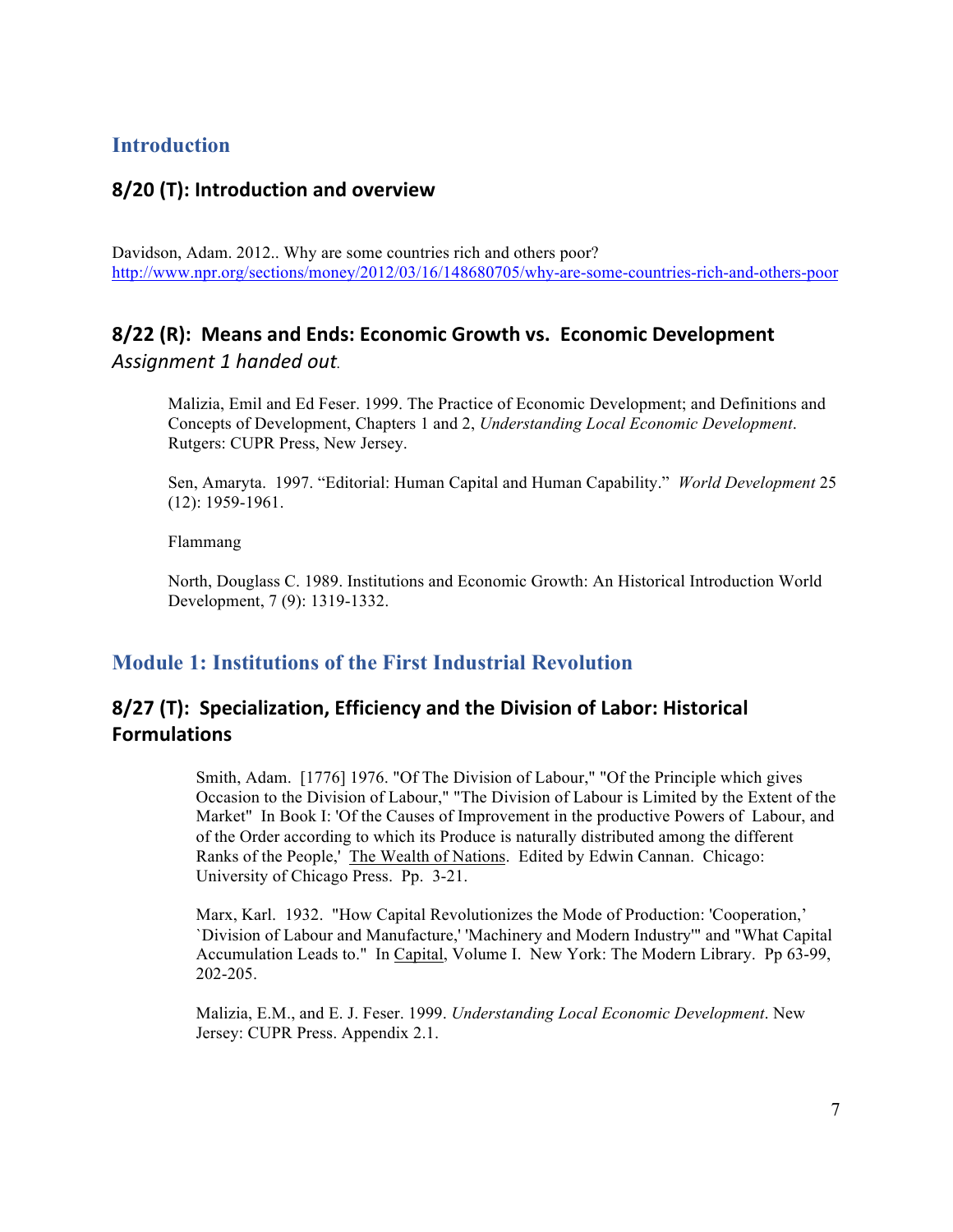# **8/29 (R): Structural Transformation and Modernization: Stages Theory of Growth**

*Please bring your tablets or laptops for an in-class exercise*

Rostow, W.W. 1962. "Introduction," and "The Five Stages of Growth: A Summary." In The Stages of Economic Growth. A Non-Communist Manifesto. London: Cambridge University Press. Pp 1-17 (pages. 18-58 Optional).

Florida, Richard Florida, Richard. 2005. The World is Spiky. Globalization has changed the economic playing field but has not leveled it. *The Atlantic Monthly* October. Pp. 48-51.

**(Optional):** Lewis, Arthur. 1963. "Economic Development with Unlimited Supplies of Labour." In: A.N. Agarwala and S.P. Singh (Eds) The Economics of Underdevelopment. New York:Oxford University Press

### **9/3 (T): Economic Base Models – Sizing the Local Economy**

Malizia, E.M., and E. J. Feser. 1999. Economic Base Theory and *Understanding Local Economic Development*. New Jersey: CUPR Press. Chapter 3 and 4: pp. 51-80.

Edelstein, Robert H. 2008. Sizing Up the Local Economy. Pp 80-84 in Local Planning: Contemporary Principles and Practice. Gary Hack et al.

Tendler, Judith, The Economic Wars Between the States, Mimeo.

Optional

Market Failure: Bartik, T. J. 1990. "The market failure approach to regional economic development policy." *Economic Development Quarterly* 4: 361-70

Donegan, Mary, Lester and Low. 2018. Incentives.

# **9/5 (R):** Location theory, Urban Renewal, and the Rise of Metropolitan **Economies –** *Guest Speaker, Professor Yan Song*

Location - North, D. 1955. Location theory and regional economic growth. *Journal of Political Economy* 63, 243-58.

Services - Noyelle, T. 1983. The rise of advanced services: some implications for economic development in U.S. cities. *JAPA* 49, 280-90

Transportation - Wachs, M. 2011. "Transportation, Jobs and Economic Growth." *Access* 38. http://www.uctc.net/access/38/access38\_transportation\_growth.pdf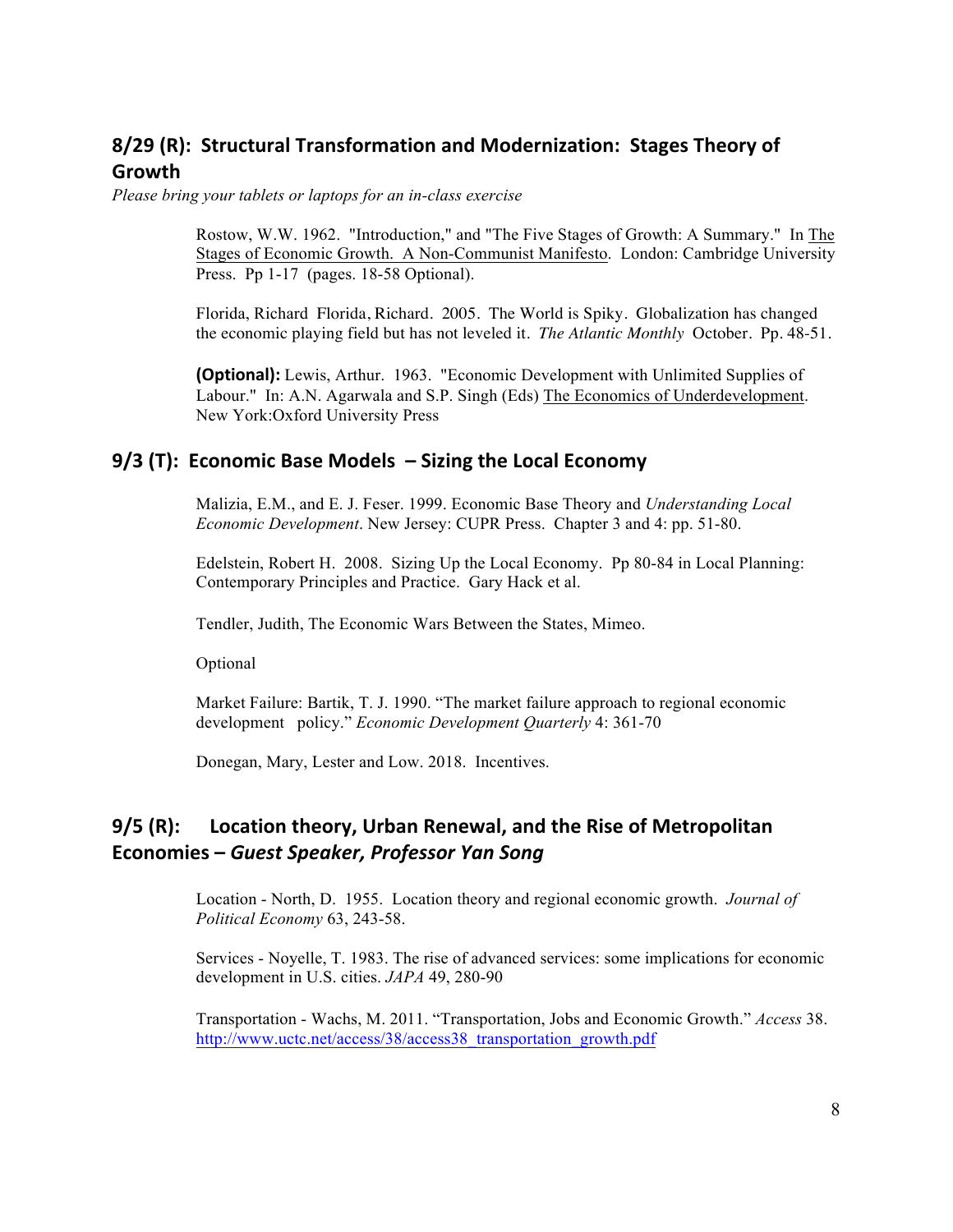## **9/10 (T): Growth Poles and Growth Linkages; Spread and Backwash Effects**

Hirschman, Albert O. "Unbalanced Growth: An Espousal." Chapter 4 in *The Strategy of Economic Development* New Haven: Yale University Press, 1958, pp. 62-75.

Cumulative Causation: Myrdal, G. 1957. *Economic theory and underdeveloped regions*. New York: Harper and Row**. (pp 11-49 only)**

**Dohnert, Sylvia: Case Study**

### **9/12 (R) Dualism and Segmentation: Institutions of Fordism**

Rise of Fordism: Chandler, Alfred. 1992. "The Emergence of Managerial Capitalism." The sociology of Economic Life. Edited by M. Granovetter and R. Swedberg. Boulder CO: Westview Press. Pp. 131-158.

Internal Labor Markets

Piore, Michael J. 1983. "Labor Market Segmentation: To What Paradigm Does it Belong? AEA Papers and Proceedings 73(2):249-253 (May).

# **Module 2: The Second Industrial Divide and the Rise of the Networked Economy**

# **9/17 (T):** De-Industrialization, Restructuring, and the Search for New Models of **Economic Development**

Bluestone, Barry and Harrison, Bennett 1986. "The deindustrialization of America : plant closings, community abandonment, and the dismantling of basic industry" Chapter 4.

Sabel, Charles, and Jonathan Zeitlin. 1985. "Historical Alternatives to Mass Production: Politics, Markets and Technology in Nineteenth-Century Industrialization." Past and Present. August: 133-176.

Harrison, Bennett. 1994. "Big Firms, Small Firms, Network Firms " *Lean and Mean*. New York: Guilford. Chapter 1 and 4.

Sanyal, Bish, 2008. American Exceptionalism Revisited. In Local Planning: Contemporary Principles and Practice, Gary Hack et al.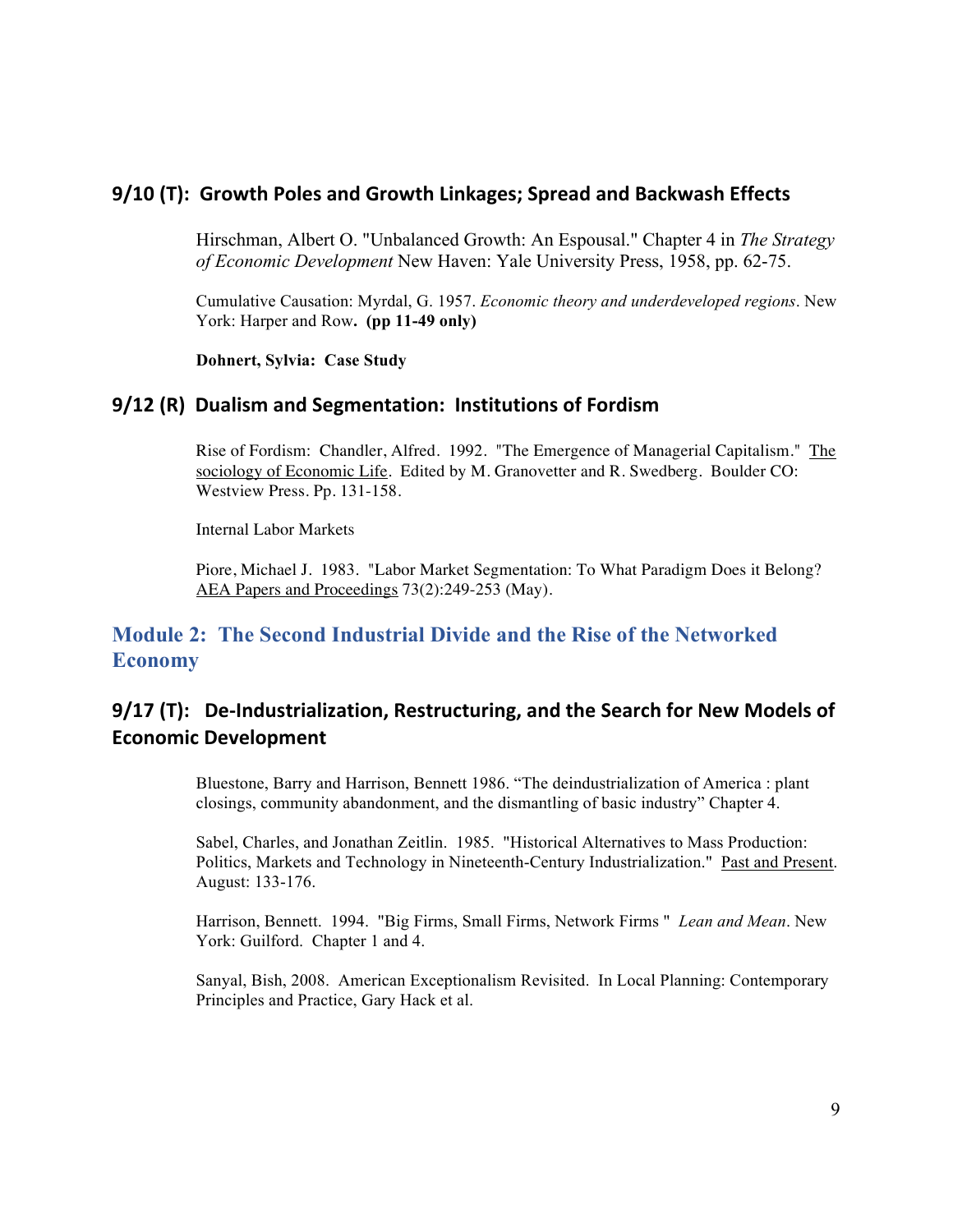## **9/19 (R): Work Transformed: The low Road vs High Performance Work Systems**

Batt and Appelbaum. 1994. The Transformation of Work

Best, Michael. 1990. The New Competition: Institutions of Industrial Restructuring. Cambridge MA: Harvard University Press. Pp 1-26, 251-277.

Brown, Charles, James Hamilton, and James Medoff. 1990. *Employers Large and Small*. Cambridge, MA: Harvard University Press.

Optional

Reshoring: Howell, David. 2001. The Skills Myth. The American Prospect. http://prospect.org/article/skills-myth

Osterman, Paul and Rosemary Batt. 1993. "Employer Centered Training for International Competitiveness: Lessons from State Programs." *Journal of Policy Analysis and Management*. Vo1. 12, No. 3, pp 456-477.

### **9/24 (T): Clusters and the making of resilient local economies**

Porter, Michael. 1998. "Clusters and the new economics of competition." Harvard Business Review. November-December Pp. 77-90.

Sengenberger, Werner, and Frank Pyke. 1992. "Introduction: Industrial Districts and Local Economic Regeneration: Research and Policy Issues." In Industrial Districts and Local Economic Regeneration. Edited by Frank Pyke and Werner Sengenberger. Geneva: International Institute for Labour Studies. Pp. 3-29.

Schmitz, Hubert, and Bernard Musyck. 1993. "Industrial Districts in Europe--Policy Lessons for Developing Countries?" World Development 22 (6):889-910. (June)

Gertler, Meric. 1988. "The limits of flexibility: comments on the Post-Fordist vision of production and its geography." Transactions: Institute of British Geographers 13 (4):419-432.

# **9/26 (R): Global Value Chains: Addressing new Vulnerabilities by Recombining 'Work, Place and Workplace'**

Gereffi, Gary, Miguel Korzeniewicz and Roberto Korzeniewicz (1994). "Introduction: Global Commodity Chains," In G. Gereffi and. M. Korzieniewicz, eds., Commodity Chains and Global Capitalism. Westport: Praeger.

Harris-Pascal, John Humphrey, and C. Dolan. 1998. "Value chains and upgrading: the impact of UK retailers on the fresh fruit and vegetables industry in Africa." Typescript, IDS, Sussex, England.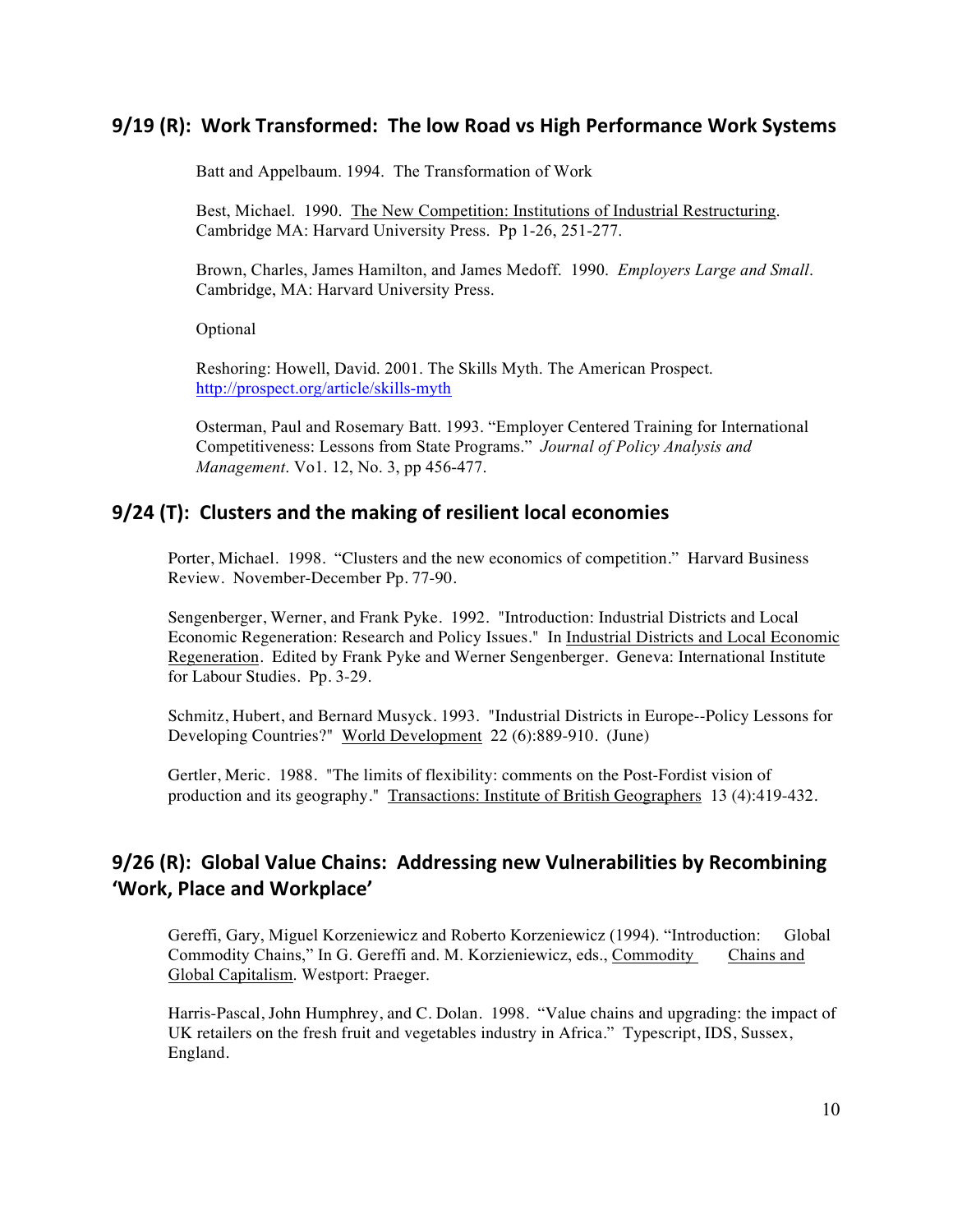# **10/1 (T): The Pursuit of the Creative Class in Creative Cities – Re-development or Displacement?**

Richard Florida. 2016. The Creative City. Chapter 1 and Conclusions. (On Sakai) And Richard Florida. 2017. The Urban Revival is Over. New York Times, September 3, 2017. https://www.nytimes.com/2017/09/01/opinion/cities-suburbs-housingcrime.html

Mary Donegan AICP , Joshua Drucker AICP , Harvey Goldstein AICP , Nichola Lowe AICP & Emil Malizia AICP (2008) Which Indicators Explain Metropolitan Economic Performance Best? Traditional or Creative Class, Journal of the American Planning Association, 74:2, 180-195, DOI: 10.1080/01944360801944948 To link to this article: http://dx.doi.org/10.1080/01944360801944948

 Peck, Jamie. "Struggling with the Creative Class." International Journal for Urban and Regional Research. (On Sakai).

### **10/3 (R): The New Informalities**

Mukhija, Vinit and Anastasia Loukitou-Sideris. 2014. The Informal American City: Beyond Taco Trucks and Day Labor. MIT Press. Introduction (pp. 1-20, skim) and Chapter 2, "Outlaw-Inlaws: Informal Second Units and the Stealth Reinvention of Single Family Housing." (pp. 39-58).

Pires, Roberto, Day labor in New York City. Mimeo

De Soto, Hernando (1989). The Other Path. Translated by June Abbott. New York: Harper and Row. Chapter 1.

Optional:

Portes, Alejandro. 1994. "The Informal Economy and its Paradoxes." In The Handbook of Economic Sociology. Edited by Neil J. Smelser and Richard Swedberg. Princeton: Princeton University Press.

Stark, David. 1989. "Bending the Bars of the Iron Cage: Bureaucratization and Informalization in Capitalism and Socialism." Sociological Forum 4 (December): 637-664

Sassen-Koob, Saskia. 1989. "New York City's Informal Economy." In: The Informal Economy, Studies in Advanced and Less Developed Countries. Edited by Alejandro Portes et. al. Baltimore: Johns Hopkins University Press. Pp. 60-77. (Chapter 3) OR, Saskia Sassen 2015. Exclusions

Sai Balakrishnan 2016. Economic Corridors and the New Informality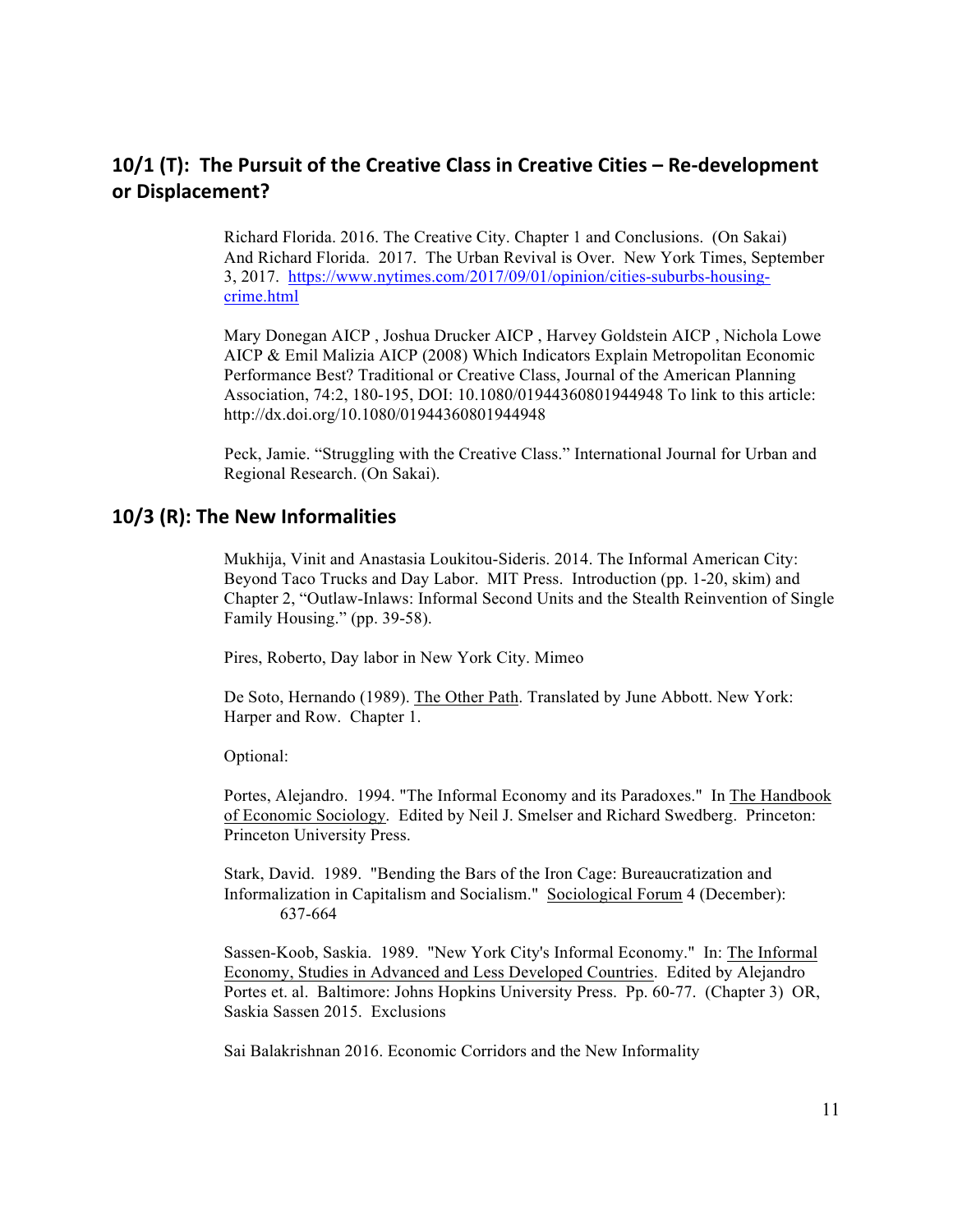# **10/8 (T): Ethnographies of Development: Class Presentations**

## *Bridging Institutional Arrangements - Technology and Place*

# **10/10 (R): Protecting Local Jobs and Retention of Urban Land for Manufacturing – Pros and Cons**

Laura Wolf-Powers, Community Benefits Agreements and Local Government, A Review of Recent Evidence, Journal of the American Planning Association, Volume 76, Issue 2 (2010): 141 – 159.

Fitzgerald and Nancy Green Leigh. 2002. "Industrial Retention: Multiple Strategies for Keeping Manufacturing Strong." *Economic Revitalization: Cases and Strategies for City and Suburb*. Conclusions. London: Sage Publications

Lester, T.W. and Kaza, Nikhil. and Kirk, Sarah., 2013. Making Room for Manufacturing: Understanding Industrial Land Conversion in Cities – Journal of American Planning Association 79(4):295-313.

Hum, Tarry. 2016. "The Hollowing-Out of New York City's Industrial Zones", Metropolitics, 16 February 2016. URL: http://www.metropolitiques.eu/The-Hollowing-Out-of-New-YorkCity.html.

GIDC Case Study

Optional

Rothstein, Richard. 2017. The Color of Law: A Forgotten History of How Our Government Segregated America, W.W.Norton & Company, 2017 (Chapter 1).

# **10/15** (T) Innovation Districts and the New Entrepreneurship: Whom is **Included?** Who is Excluded? Guest Speaker Dr. Henry McKoy, NCCU (TBC)

Lester, Richard and Michael Piore. 2004. Innovation – The missing Dimension. Chapters TBA.

Katz, Bruce and Julie Wagner. 2014. The Rise of Innovation Districts: A New Geography of Innovation in America. Brookings Institute. http://www.brookings.edu/~/media/Programs/metro/Images/Innovation/Innovatio nDistricts1.pdf

McKoy, Henry and James H. Johnson. 2018. Do Business Ecosystems see Color? International Journal of Social Ecology and Sustainable Development 9(3): 80-91.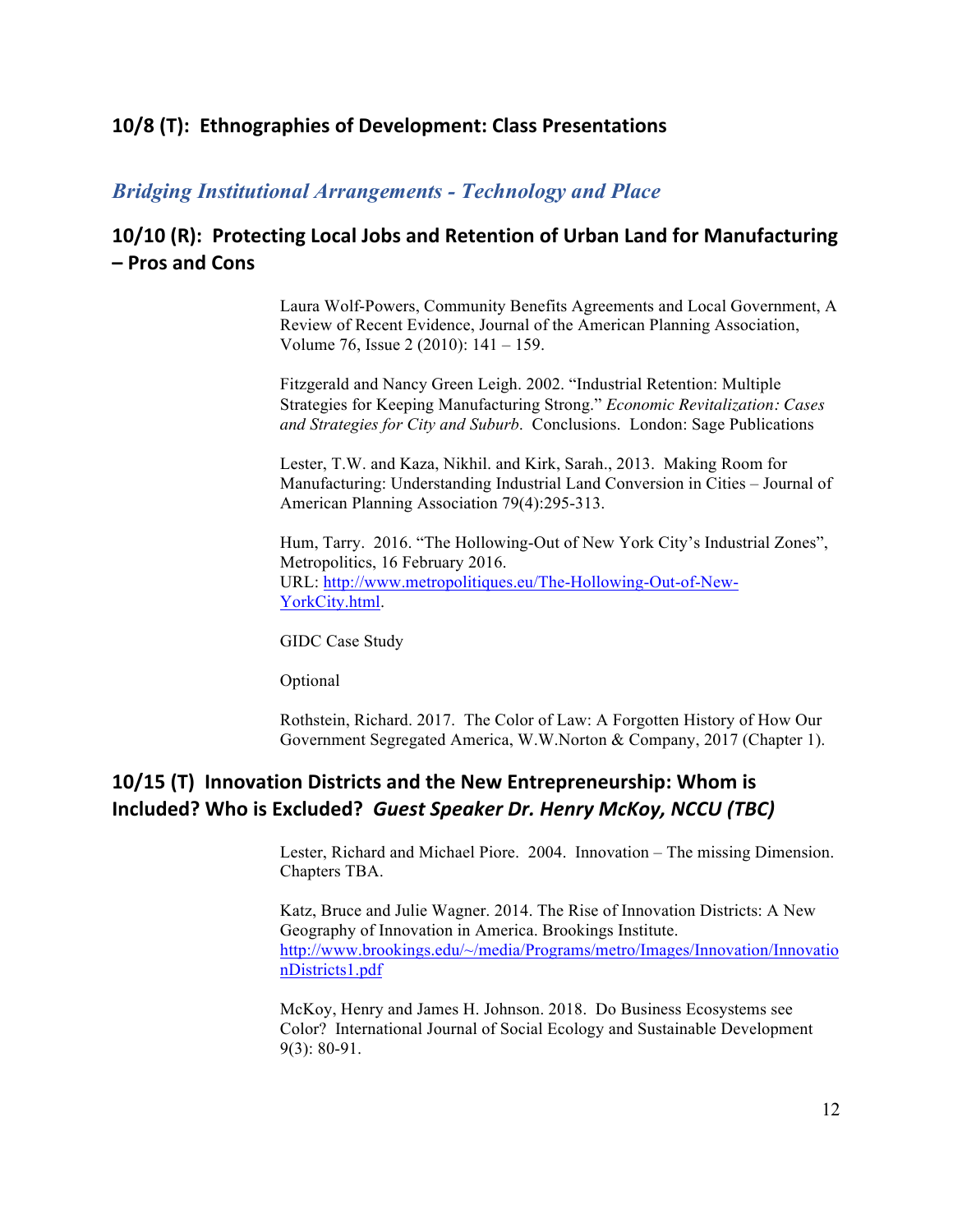# **10/17 (R): Fall Break – No Class**

# **Module 2b: Third Industrial Revolution?**

## **10/22 (T): The Renewables Revolution and the Rise of the Green Economy.**

Jeremey Rifkin. 2011. The Third Industrial Revolution: How Lateral Power is Transforming Energy, the Economy and the World. Palgrave Macmillan. https://www.youtube.com/watch?v=I9Ts9nGGjho

K Chapple, C Kroll, TW Lester and S. Montero. 2011. Innovation in the Green Economy: An extension of the regional innovation system model? *Economic Development Quarterly*. Vol 25. No 1. Pp. 5-25.

Basu, Kaushik. Beyond the Invisible Hand: Groundwork for a New Economics. Chapter 1

## **Module 2c: Technological Leaps and the Fourth Industrial Revolution?**

# **10/24 (R):** Maker Spaces and the Gig Economy: New Vulnerabilities and New **Opportunities** *- Guest Lecture, Professor Noah Kittner (TBC)*

Uber is Not the Future of Work. 2015 *The Atlantic.*  https://www.theatlantic.com/business/archive/2015/11/uber-is-not-thefuture-of-work/415905/

https://www.salon.com/2019/05/11/please-lets-never-call-uber-the-futureof-work-ever-again\_partner/

Ravenelle, A.J. (2019). *Hustle and Gig: Struggling and Surviving in the Sharing Economy*. Berkeley, CA: University of California Press. (Selections to be assigned)

Laura Wolf-Powers, Marc Doussard, Greg Schrock, Charles Heying, Max Eisenburger & Stephen Marotta. 2017. "The Maker Movement and Urban Economic Development," Journal of the American Planning Association, 83:4, 365-376, DOI: 10.1080/01944363.2017.1360787

Optional:

Rotman, David. 2013. The Difference Between Makers and Manufacturers. Technology Review. January 2. http://www.technologyreview.com/review/508821/the-difference-betweenmakers-and-manufacturers/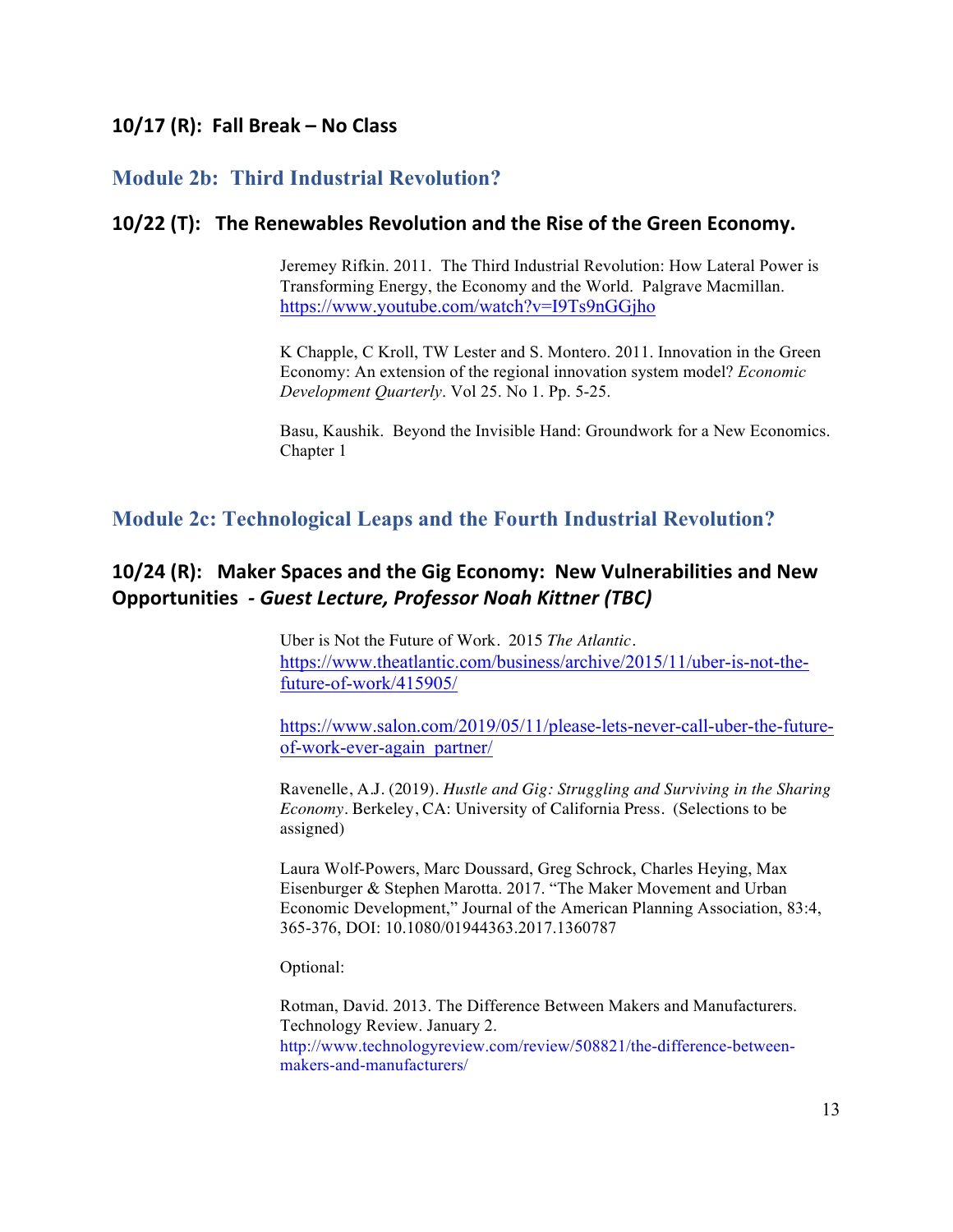Evgeny Morozov. 2014. Making it. New Yorker. http://www.newyorker.com/magazine/2014/01/13/making-it-2

Hatuka, Tali and Eran Ben-Joseph. 2017. "Industrial Urbanism: Typologies, Concepts, Prospects." The Built Environment 43 (1): 10-24.

## **10/29 (T): Recombinant Spaces: The Interpenetration of Rural and Urban Economies, and of Production and Social Reproduction**

Balakrishnan, Sai. 2019. Recombinant Cities. Mimeo.

Tewari, Meenu, S. Kelmenson, A. Guinn, G. Cumming and R. Colloredo-Mansfield. 2018. Mission driven intermediaries as anchors of the middle ground in the American food system: Evidence from Warrenton NC*. Culture, Agriculture, Food & Environment* 40 (2): 114-123

Tewari, Meenu. 1998 "Intersectoral Linkages and the Role of the State in Shaping the Conditions of Industrial Accumulation: A Study of Ludhiana's Manufacturing Industry." World Development 26(8):1387-1411.

Allesandra Mezzadri 2019

Meenu Tewari. 2019.

Optional

Colloredo-Mansfeld, Rudi, M. Tewari, J. Williams, D. Holland, A Steen. 2014. "Communities, Supermarkets, and Local Food: Mapping Connections and Obstacles in Food Systems Work in North Carolina." Human Organization, Vol 73, No. 3.

Stark, David. 1995. "Networks of Assets, Chains of Debt: Recombinant Property in Hungary." Research Report for the Transition Economics Division, Policy Research Department, The World Bank, Washington D.C. 58 pp

## **10/31 (R): Economic Adaptation and Resilience in a Changing Climate**—Guest *Lecture, Dr. Myuki Hino (TBC)*

E. Somanathan, R. Somanathan, A. Sudarshan and M. Tewari. 2019. "Impact of Temperature on Productivity and Labor Supply: Evidence from Indian Manufacturing." Second revisions submitted to *Journal of Political Economy*.

Tewari, Meenu and Nicholas Godfrey. 2016. Better Cities, Better Growth: India's Urban Opportunity. Working Paper, New Climate Economy.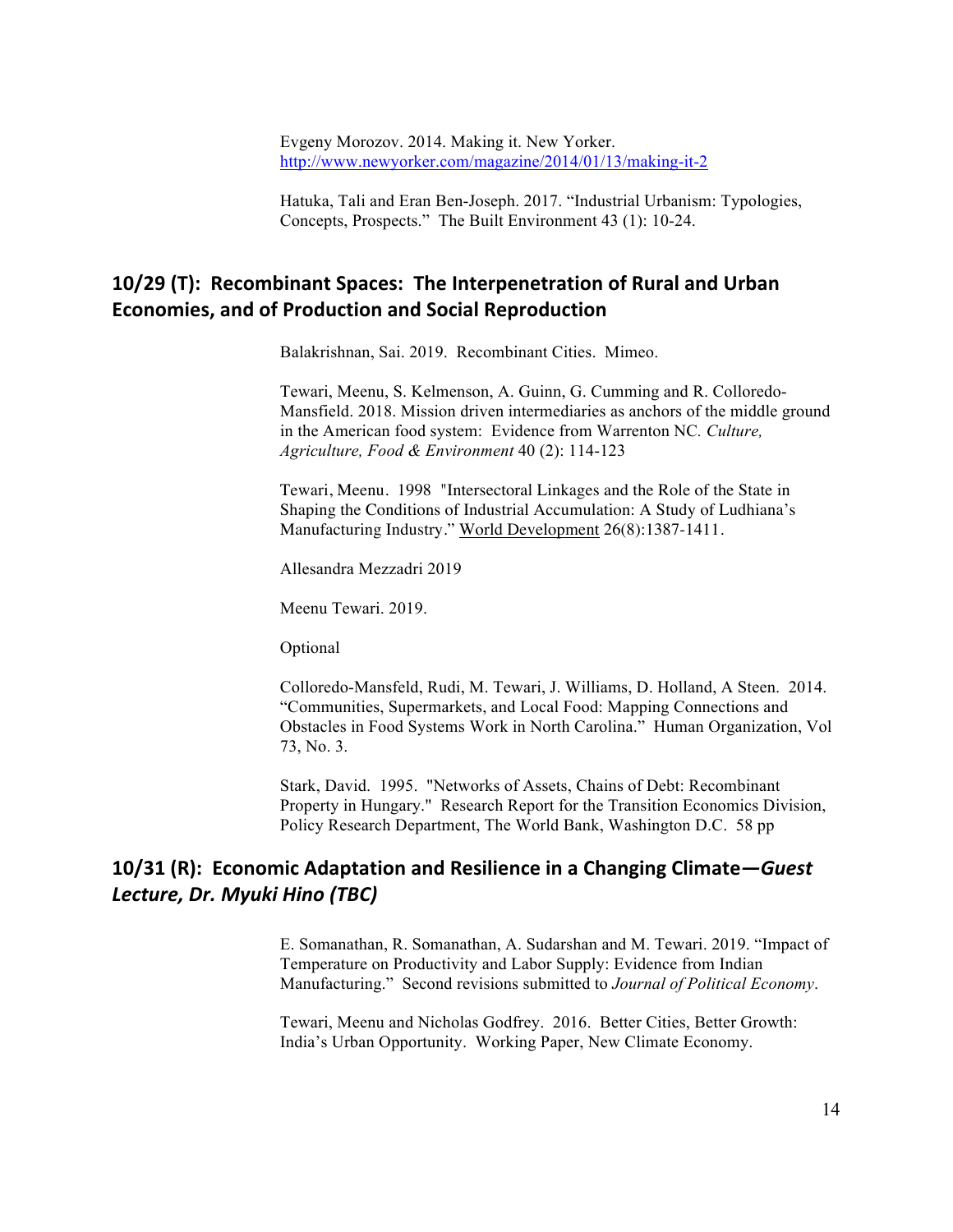# **Module 3: Implementation: The Role of Government, Civic Actors, and Environments – Tacit, and Hidden Dimensions of Change**

## **11/5 (T): Collaboration, Cooperation and Collective Action**

Hirschman, Albert O. 1970. Exit, Voice, and Loyalty. Responses to Decline in Firms, Organizations and States. Cambridge Mass.: Harvard University Press (Chapter 1. Skim rest if you'd like).

## **11/7 (R): Social Networks, Social Capital**

Putnam, Robert. 1996. "The Strange Disappearance of Civic America." The *American Prospect*. Winter. And Comment on the above piece: Skocpol, Theda. 1996. Unravelling from Above." The *American Prospect*. March – April

Granovetter, Mark. 1983. "The Strength of Weak Ties: A Network Theory Revisited." Sociological Theory, Vol. 1: 201-233.

Grabher, Gernot. 1990. "On the Weakness of Strong Ties: The ambivalent role of Inter-Firm Relations on the Decline and Reorganization of the Ruhr." Discussion Paper, FS 190-4. Research Area Labor Market and Employment, Berlin.

Safford, Sean. 2004. Why the Garden Club could not save Youngstown? London School of Economics.

Optional Resources

Stark, David. 1996. "Recombinant Property in Eastern European Socialism," *The American Journal of Sociology* 101 (4): 993-1027.

Kenworthy, Lane. "Civic Engagement, Social Capital and Economic Cooperation." *American Behavioral Scientist*.

Putnam, Robert. 2000. *Bowling Alone: The collapse and Revival of American Community*. New York: Simon and Schuster. Chapter 1 (15-28) and Chapter 24 (pp. 404-414).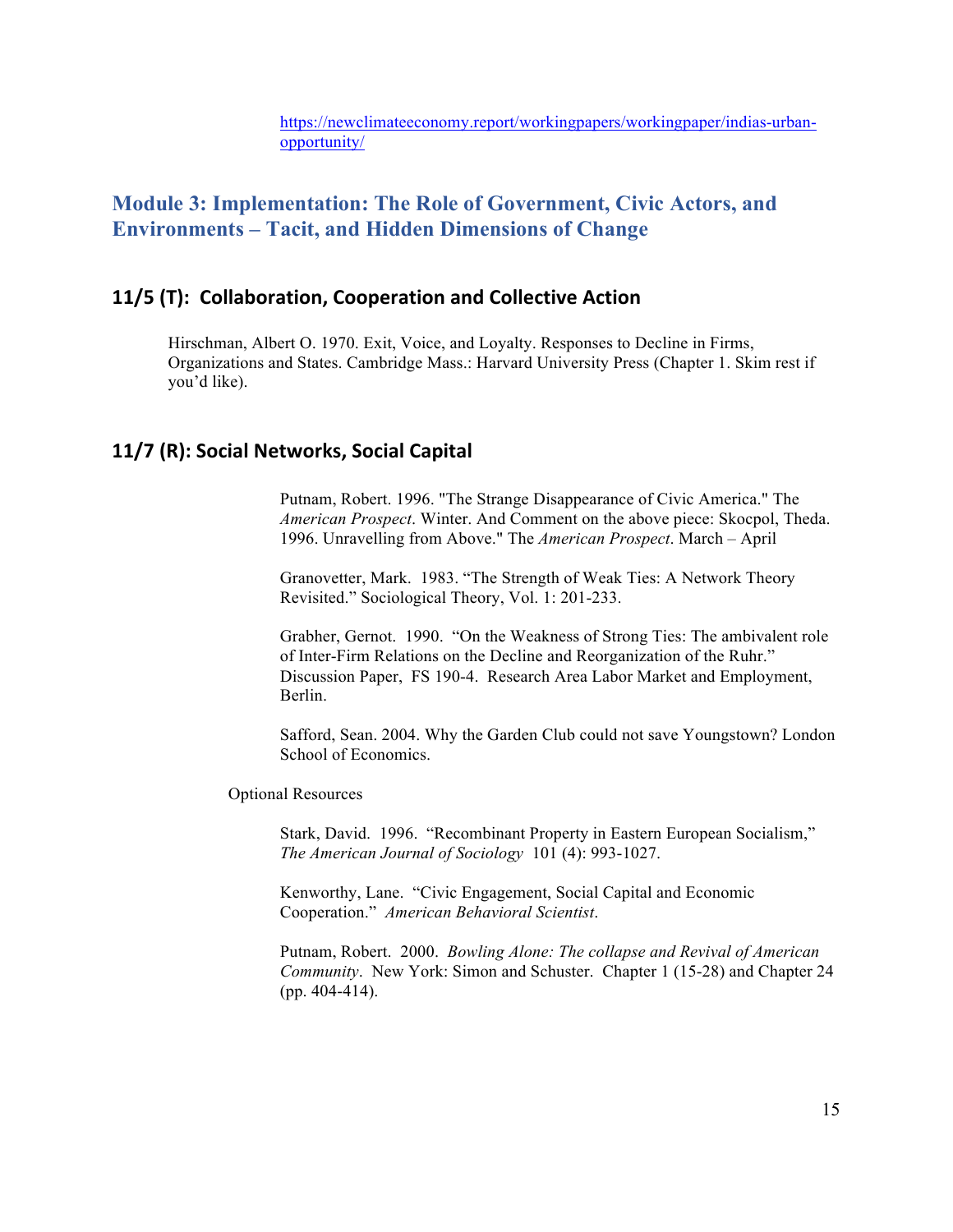# **11/12** (T): Coordination, Redundancy and Overlap: Pragmatist Insights about **What Works**

Lindblom, Charles. 1959. The Science of "Muddling Through" Public Administration Review, Vol. 19, No. 2 (Spring, 1959), pp. 79-88.

Cohen, Michael, James March, Johan Olsen. 1972. The Garbage Can Model of Organizational Choice. Administrative Science Quarterly, 18 (1): 1-25.

Landau, Martin. "Redundancy, Rationality, and the Problem of Duplication and Overlap." *Public Administration Review* 29 (1969): 346-358.

Optional:

Sabel, Charles C. 2003. Pragmatic Collaborations in Practice [or Learning by Monitoring] Mimeo, Columbia University.

## **11/14 (R): Bureaucracy, Regulation and Front Line Workers**

(All) Lipsky, Mchael. Street Level Bureaucracy. Chapters TBA.

(Group 1): Tendler, Judith. 1997. "Preventive Health: The Case of the Unskilled Meritocracy." In *Good Government in the Tropics*. Baltimore: The Johns Hopkins University Press 1997, pp. 21-45.

(Group 2): Joshi, A. "A Third Narrative: Frontline Workers and the WBSFSA." In *Roots of Change: Front Line Workers and Forest Policy Reform in West Bengal.* Ph.D. Dissertation, Cambridge, MA: Department of Urban Studies and Planning, Massachusetts Institute of Technology, 2000, pp. 1-2 and 177-242.

(Group 3): Salo Coslovsky. Development without preconditions. The Case of Brazil-nut exports. World Development.

(Group 4): Tsai, Lilly. 2007. "Solidary Groups, Informal Accountability, and Local Public Goods Provision in Rural China." *American Political Science Review* 101, no. 2 (2007): 355-372.

### **11/19** (T): Decentralization, Participation and Partnerships

Ostrom, Elinor (1990) Governing the Commons: The Evolution of Institutions for Collective Action. (Pages TBA).

 Barzelay, Michael. 1991. " Managing Local Development: Lessons from Spain*." Policy Sciences*. Vol. 24. Pp. 271-90.